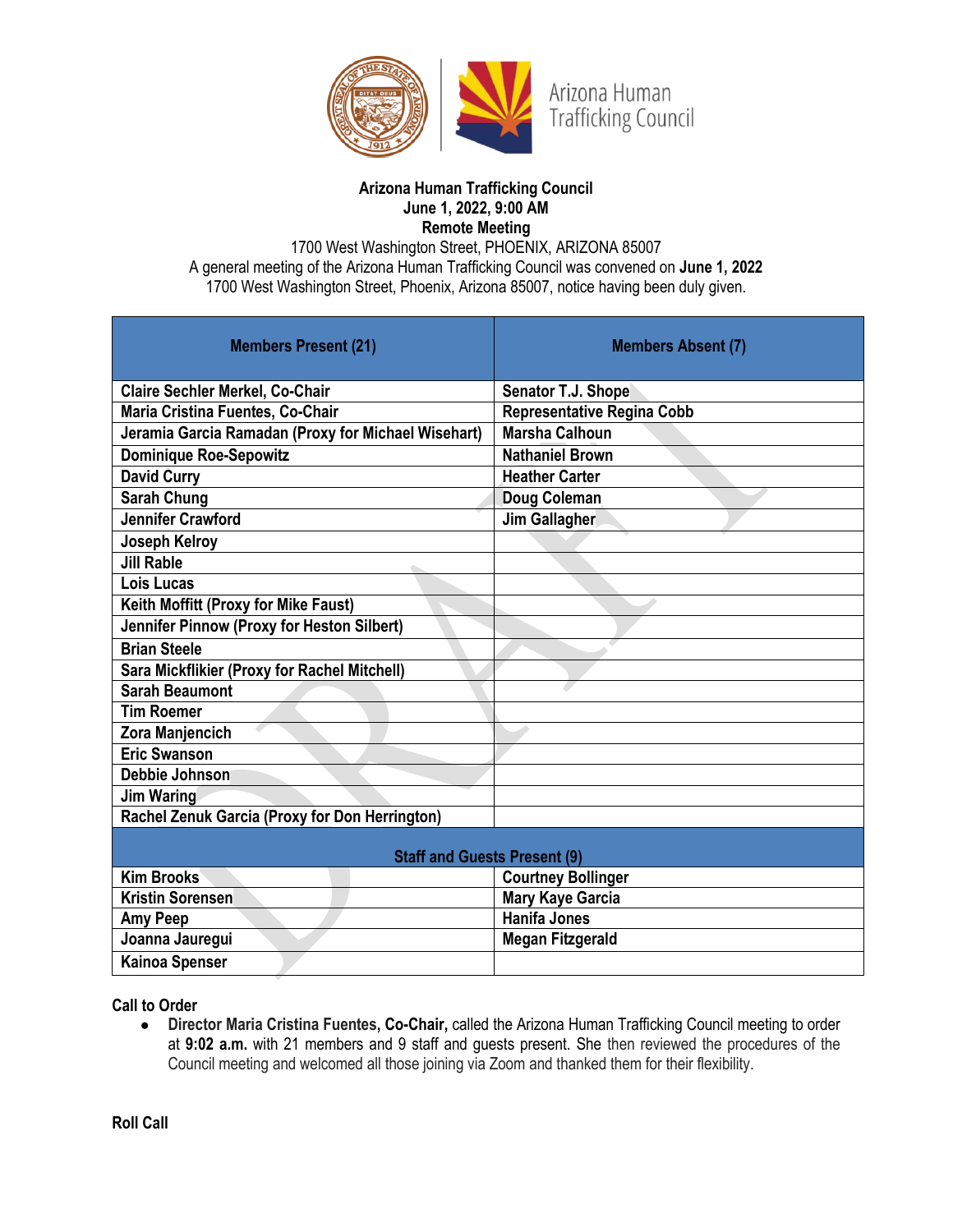*Arizona Human Trafficking Council 6/2/22 Meeting Minutes Page 2 of 5*

> ● **Claire Sechler Merkel, Co-Chair,** conducted a roll call of the Council and took note of Councilmember proxies with quorum met.

## **Approval of Minutes**

- **Director Maria Cristina Fuentes, Co-Chair,** requested a review of the **April 6, 2022** meeting minutes.
	- **Dominique Roe-Sepowitz** moved to accept the **April 6, 2022** minutes.
		- **Zora Manjencich** seconded the motion.
		- The motion passed with no dissenting votes at **9:05 a.m.**

## **Mind 24/7: Filling the Gap in Behavioral Health**

- **Claire Sechler-Merkel, Co-Chair,** introduced **Dr. Hanifa Jones, Courtney Bollinger, and Mary Kaye Garcia** for an update from MIND 24/7.
- Dr. Jones shared that MIND 24/7 opened in June 2021 with the purpose of filling the gap in the behavioral healthcare system, providing express and crisis behavioral health services. **Dr. Jones** explained the three tenants that MIND 24/7 is founded on: accepting everyone regardless of insurance, background, age, acuity of situation, or ability to pay; that clinical needs drive the actions to stabilize each patient; and building a strong ecosystem for patients and other service providers to provide access to the best resources for patients.
- **Dr. Jones** stressed the importance of having strong relationships with good providers for a safe, reliable, and stable handoff when the patient leaves, whether that is into a hospital or in someone else's care. MIND 24/7 operates three programs to achieve these goals: the psychological crisis unit, a 24-hour observation unit that takes in the patients, assesses the situation, medically treats them, and determines what further care is needed; the psychological express unit which helps with inpatient and walk-in patients who require behavioral health specialists and resources; and the psychological progression program which is outpatient therapy. This gives the ability to manage patients that would otherwise be concerning discharges, allowing MIND 24/7 to provide resources for 90 days and transition patients to the most appropriate community provider, if needed.
- **Courtney Bollinger** explained MIND 24/7's protocol surrounding human trafficking. The organization has created a trafficking assessment and will be providing a copy of the flyer describing their trafficking efforts to GOYFF staff to share with the Council. All patients who come into the care of Mind 24/7, child or adult, will have an automatic 23-hour hold in their crisis facility. In the occurrence of trafficking, this provides distance between the victim and the trafficker or abuser, allows staff to assess their trauma, and coordinate care with community partners, reducing the likelihood that the victim is not returned to a harmful situation. If the patient cannot be stabilized in the initial 23-hours, MIND 24/7 will work with local hospitals to find a safe transition of care.
- **Joseph Kelroy** thanked the team from MIND 24/7 for the services they provide and asked how MIND 24/7 is doing as a company and with their communication within the community. **Ms. Bollinger** responded that their Human Trafficking component has only been active for the last 2 months but the vision has been adopted very well across their employees. **Dr. Jones** shared that MIND 24/7 is a space for someone to enter the behavioral health care system and reduce the amount of time those individuals wait to receive the necessary mental health services. After its first year of operations, MIND 24/7 has seen a decrease in unnecessary hospitalizations, time spent within the facilities, and a decrease in time spent in Emergency departments at partner hospitals. **Dr. Jones** stated that MIND 24/7 would like more integration with the community and is looking to expand its communication efforts. **Claire Sechler- Merkel, Co-Chair,** asked how can the Council help spread information regarding services to law enforcement. **Ms. Bollinger** responded that MIND 24/7 has a monthly Law Enforcement meeting that is currently only with Maricopa Police Department but they are seeking more involvement from other Police Departments. They have also sent out their flyer to Mercy Care to share within their departments. **Dr. Jones** stated their community relations team provides tours of the facility in order to support stakeholder education. **Claire Sechler-Merkel, Co-Chair,** then asked **Major Jennifer Pinnow** with the Department of Public Safety and **Captain David Curry** with the Department of Transportation to ensure that their teams receive information on the services provided by MIND 24/7, sharing that if there is anything the Council can do to support the efforts of MIND 24/7, to please be in communication and that the council members and the McCain Institute will help to expand the organizational reach across Arizona.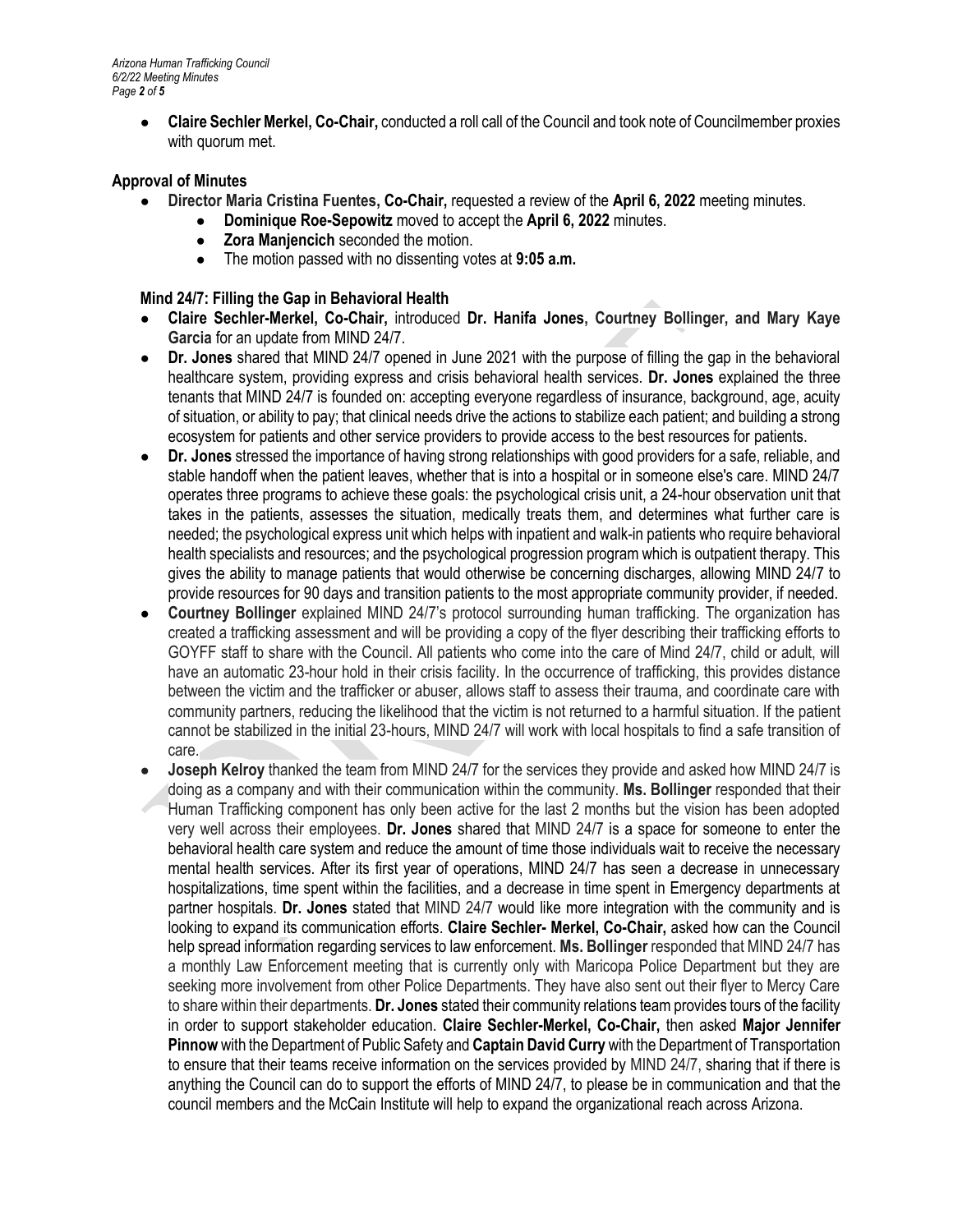## **Arizona Criminal Justice Commission: Crime Victim Compensation**

- **Director Maria Cristina Fuentes, Co-Chair,** introduced **Heather Bohnet** who serves as the Crime Victim Services Program Manager with the Arizona Criminal Justice Commission (ACJC) and is currently a board member of the National Association of Crime Victims Compensation Board. **Ms. Bohnet** shared that the victim compensation program provides financial assistance to victims of crime or others who may have experienced a financial loss as a direct result of a crime. The program covers expenses of physical harm, mental distress, and economic loss directly resulting from victimization. Eligibility to receive benefits from the program does not require the apprehension or conviction of an offender, and the compensation program is always the payer of last resort. All other sources of economic recovery must be exhausted before compensation benefits can be paid.
- Arizona is unique as it is one of two states that manage a decentralized program for Crime Victim Compensation and each county has a compensation board and each award decision is made at a local level. **Ms. Bohnet** explained that the funding sources for the compensation program include: the federal government through the Victims of Crime Act funds; State funding; and other sources including restitution or subrogation from offenders who are arrested and convicted.
- Pivoting to program eligibility, **Ms. Bohnet** stated that any victim of a crime in Arizona or under Federal law qualifies for the program. The crime must be reported within 72 hours, the victim must cooperate with law enforcement, and the victim must submit an application within 2 years of the crime. Compensation can cover the victim's loss that is not covered by any other collateral source such as insurance. The victim cannot have contributed to or provoked their own victimization such as intentional criminal activity. Arizona residents who are victimized abroad and non-Arizona residents who are victims of a crime that took place in Arizona are eligible to apply to the Victim Compensation program. The program recognizes "good cause" exceptions for the 72-hour crime report and 2-year application eligibility requirement based on individual victim situations. **Ms. Bohnet** shared that Victims' Compensation's largest cost is medical costs associated with harm to the victim.
- **Ms. Bohnet** shared the application process for the Compensation program. While ACJC is responsible for administering the program at the state level, claims are processed at the county level. Each county program has a compensation coordinator, who is responsible for investigating claims and collecting supporting documentation. This begins with a completed application, police reports, and any bills or invoices that victims or claimants are requesting to be paid by the program. After the background work is completed, the county coordinator prepares for and conducts compensation board meetings. Compensation board meetings are where decisions are made on whether or not to pay out compensation funds to victims of crime. The compensation coordinator serves as a point of contact for victims, claimants, members of the community, or victim services personnel that would like more information about the victim compensation program.
- **Major Jennifer Pinnow** asked how is it taken into account if the victims are forced to make contributory illegal actions out of fear of their abusers or traffickers, especially young victims of sex trafficking. **Ms. Bohnet** stated the board takes this into account and is part of the investigative process to verify that the victim took "purposeful and intentional contributary actions" but relies heavily on the investigative report and information from law enforcement. **Major Jennifer Pinnow** responded that the report may not capture the manipulation by the abuser of the victim since the report is just stating the facts not the psychology behind the crime. **Ms. Bohnet** agreed that this is especially important when dealing with children.
- **Dominique Roe-Sepowitz** expressed her gratitude and thanks for a grant they received from the Governor's Office of Youth, Faith and Family, and she, is looking forward to working together to provide county-level training sessions. **Dr. Roe-Sepowitz** stated that only 4 out of 3,000 applications were for victims of sex trafficking. She stated that it is apparent that they are missing this component of correctly tracking human trafficking victims. **Dr. Roe-Sepowitz** is interested in how they can get the council members trained in human trafficking signs to better understand the complex layers that come along with unusual crimes. **Ms. Bohnet**  responded that a significant challenge is a decrease in funding annually by \$1-1.5 million which is not allowing the desired amount of outreach. **Ms. Bohnet** is working with the Arizona legislature to increase funding for resources to create "Victim Compensation Toolkits". These are to teach law enforcement, medical providers, and victims themselves about the tools they have at their disposal on how to sign up for victim compensation.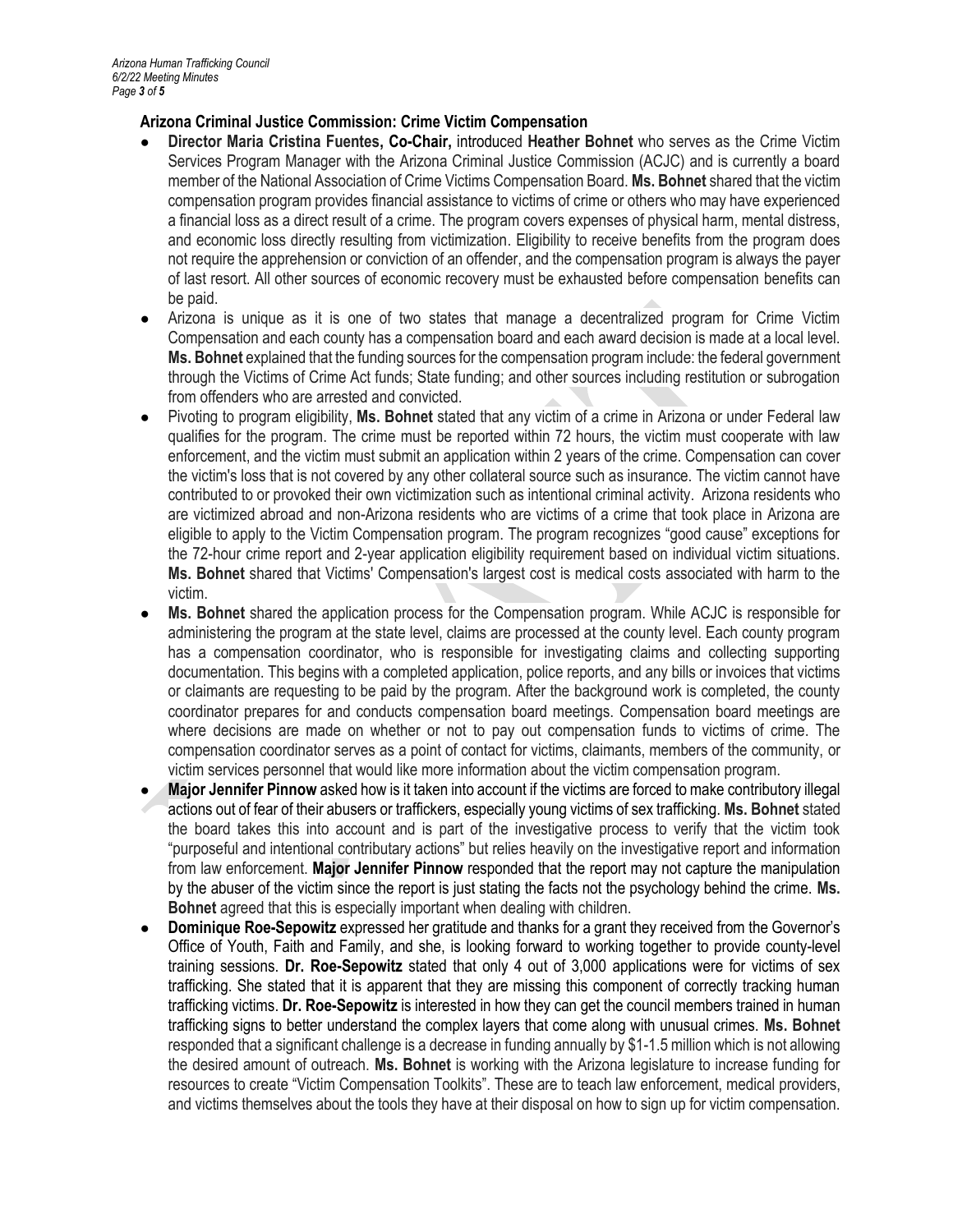## **McCain Institute: Combatting Human Trafficking Certificate**

● **Claire Sechler-Merkel, Co-Chair,** introduced **Kelsey Syms** who serves as the Program Manager for the Combatting Human Trafficking Certificate program at the McCain Institute for International Leadership. **Ms. Syms** oversees the development and implementation of programmatic work, in addition to leading the program's education and outreach initiatives. **Ms. Syms** stated the Combatting Human Trafficking Certificate program is offered through ASU's online courses, and it is designed for any service providers that are working with at-risk youth. The course is open to the public and accredited by the National Association of Social Workers. Each of the two self-paced courses is comprised of six modules, including lectures by social workers, discussion posts after each module for student interaction, and extra supplemental resources. Coursework includes understanding the basic definitions, concepts, and relevant laws associated with Human Trafficking, addressing trafficking trauma and its impacts, building relationships with youth and case management, accessing additional resources, and responding to local variations such as rural vs urban communities. Additional focuses include: how to screen youth clients for sex and/or labor trafficking, assessing the needs of trafficked youth, understanding the science of trauma and its impact on clients, and helping staff cope with secondary trauma.

#### **Workgroup Updates**

- **Director Maria Cristina Fuentes, Co-Chair,** introduced **Dominique Roe-Sepowitz** for an update from the Data and Research Workgroup. **Dr. Roe-Sepowitz** shared that they are creating data-driven intervention instruments with data collected from working with Phoenix Police Department. The group is working with Project Alto on events surrounding labor trafficking and is pivoting to collecting day labor trafficking data by working with over 200 day laborers. This is in response to recent research spotlighting foreign undocumented day laborers as highly profitable people to rob and target for trafficking. The workgroup is developing and implementing training across the state for the Super Bowl while tracking organizations coming into the Phoenix area for the Super Bowl, as well as working with the Las Vegas Police Department to create a better partnership as the Super Bowl will take place in Las Vegas in 2025. Additionally, there is a new project with the Human Service Campus, recognizing that a homeless encampment in downtown Phoenix has around 1,000 people and about 300 of those people are under the age of 24. This population is very susceptible to both labor and sex traffickers so the Workgroup hopes to foster more partnerships to increase outreach and awareness in that community. The Starfish Place only has two rooms available so if any council members have clients who are victims of sex trafficking and are guardians of children, please have them apply. **Director Maria Cristina Fuentes, Co-Chair,** discussed the State self-assessment on human trafficking conducted by National Advisory Committee and thanked all of the council members, specifically **Dr. Roe-Sepowitz** for her support.
- **Director Maria Cristina Fuentes, Co-Chair,** provided an update from the Outreach and Awareness Workgroup, sharing that there is a heavy focus on the upcoming Super Bowl as large events are a hotspot for trafficking and victimization. With this in mind, the workgroup is focused on expanding training, connections, and awareness campaigns across Arizona. **Debbie Johnson** has made huge inroads by reaching out to the hospitality and transportation industries to get them involved. There are presentations planned for the September Council meeting regarding this issue.
- **Director Maria Cristina Fuentes, Co-Chair,** introduced **Sarah Chung** to provide the report for the Victim Service Workgroup. The Workgroup's main focus has been to finalize the resource matrix and dismantle it so it can be used in the most effective way possible to reach the public. Denise Chen from the Department of Child Safety (DCS) attended the recent meeting to share DCS's anti-trafficking efforts.

# **Upcoming Meeting**

● **Claire Sechler Merkel, Co-Chair,** reminded Councilmembers to mark their calendars for the next Council meeting on September 21, 2022, at 9 a.m. The meeting will be held in person at the Executive Tower.

# **Adjournment**

● **Claire Sechler-Merkel, Co-Chair,** thanked everyone for being part of the meeting and asked for a motion to adjourn the meeting.